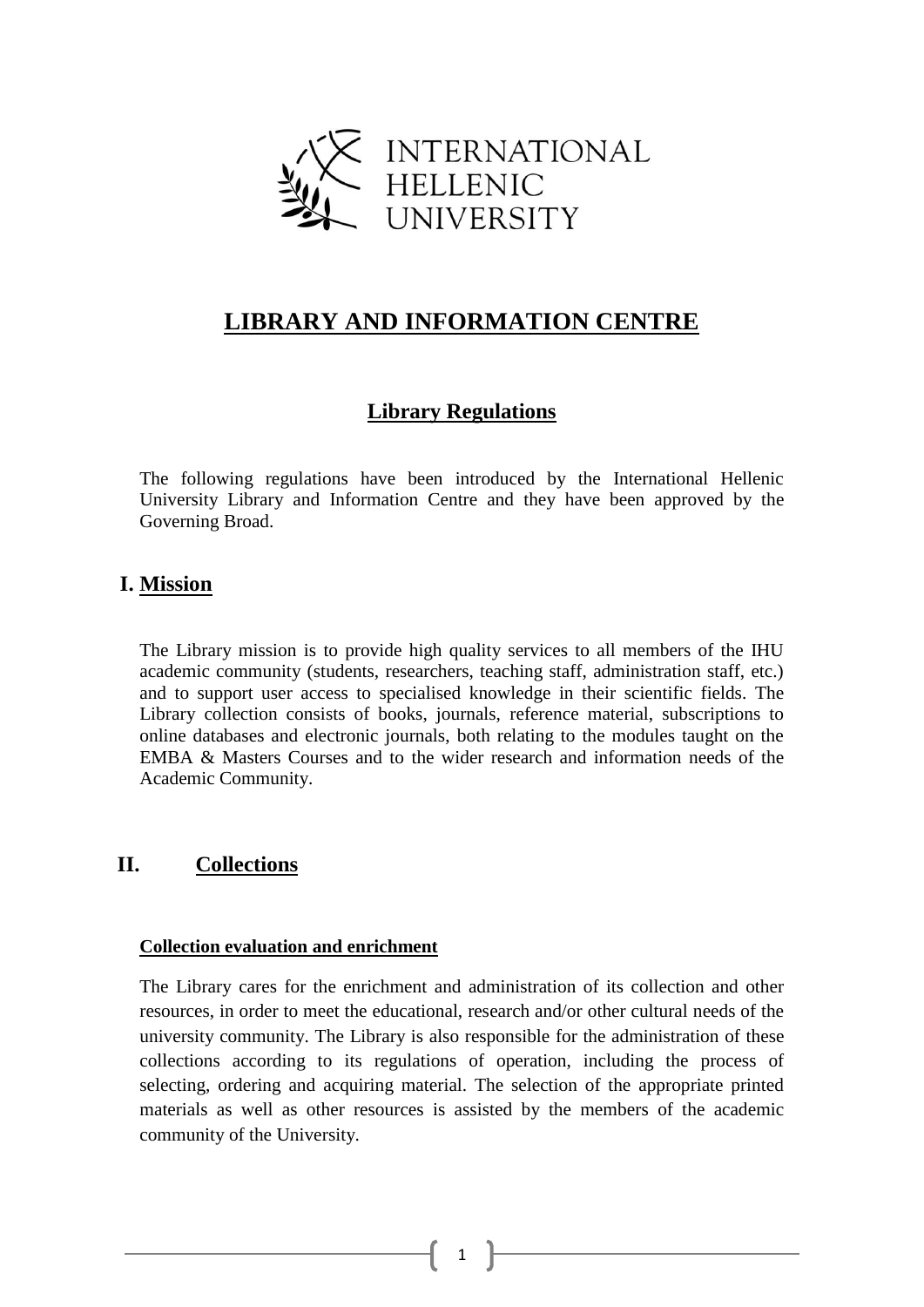Members of staff are responsible for ordering and taking receipt of the material. This process includes checking proper receipt of copies ordered and the invoice prices. The incorporation of the material into the collection is completed with the inventory and registration in the automated catalogue. The work is performed by librarians specialised in the digitised cataloguing of materials.

The following international standards are implemented in the processing of Library materials:

- For cataloguing: the Anglo-American Cataloguing Rules (AACR)
- For electronic cataloguing: the rules of Machine Readable Cataloguing (MARC21)
- For classification : the Dewey Decimal Classification system
- For subject terms : the Library of Congress Subject Headings (LCSH)

## **Material**

The Library Collection comprises a wide range in terms of subject, of book titles and print journals relating to the courses offered at the University. Databases and electronic materials are also available to the user community, ensuring that their educational and research needs are covered.

## **Material Management**

The books are located in the main Library area, classified according to the Dewey Decimal Classification System. Subject signs are displayed on the shelves to assist users in their search.

All books are available for loan according to the loan regulations, with the exception of reference material (dictionaries, encyclopaedias, art books and student theses), which are placed on distinct bookshelves.

The journals are clearly visible in alphabetical order on special display shelving. The journals are available only for use in the Library area and are not for loan.

Electronic databases and all other electronic materials are available on site in the Library. The databases can be accessed only by the internal users of the Library using passwords and personal codes.

The print material is catalogued on the automated Library system Siera using the MARC21 format, the Anglo-American Cataloguing Rules and the Library of Congress Subject Headings.

All print material is searchable through the Library online catalogue (<http://opac.seab.gr/search~S5>).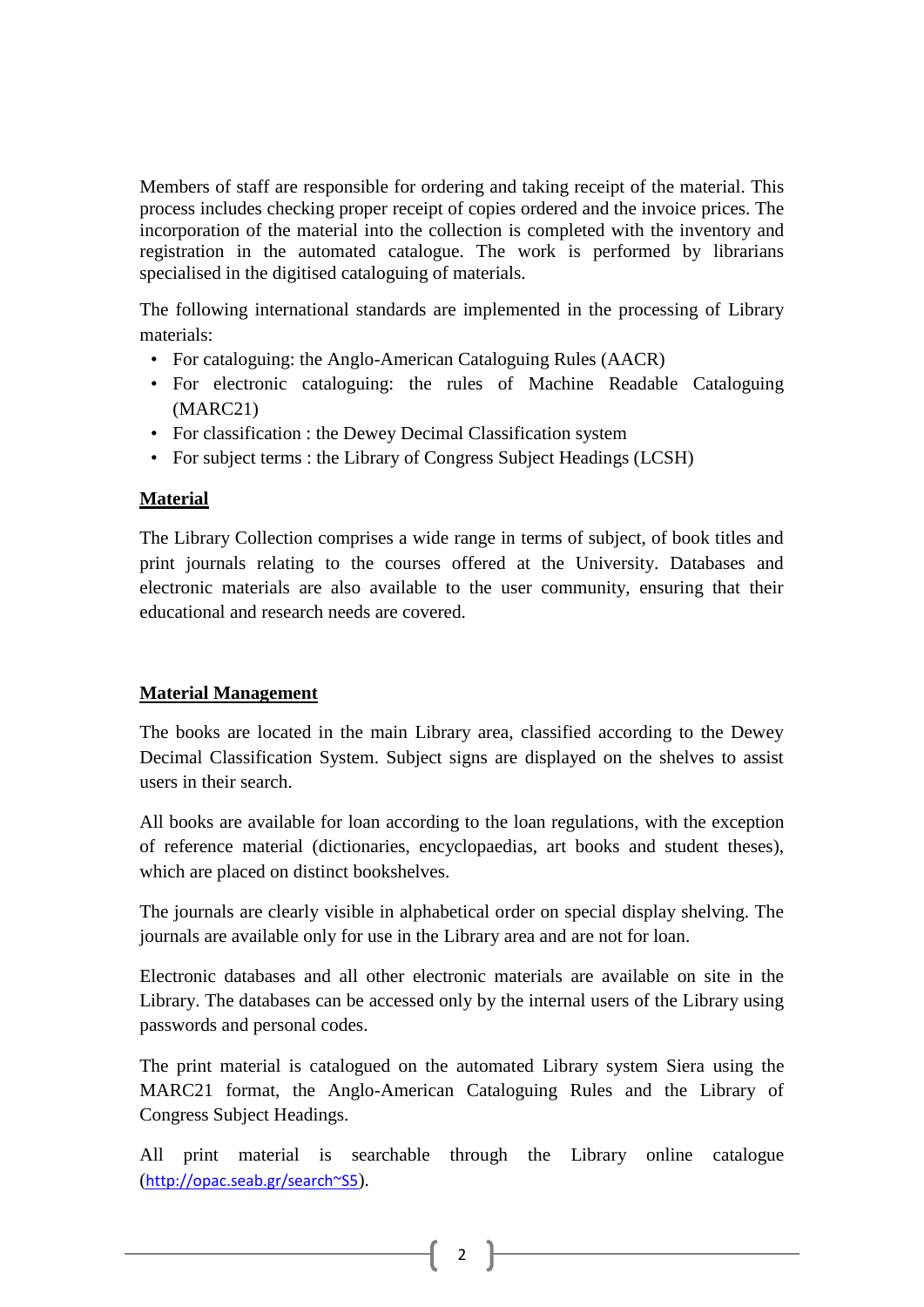### **Donations**

All donations are welcome. Acceptance is on the basis of assessment and valuation. The criteria taken into account in the assessment are:

- The importance and/or rarity of the material contained in the donation (or other special reason)
- The donated material's relevance to the development objectives of the Library
- The fitness of the gift
- Respective gaps in the Library collection
- Any need to supplement the number of copies available within the collection due to frequent use.

# **III. Users**

### **User Properties**

- Access to the Library and reading rooms is open to all the members of the academic community and, upon respective authorisation, to members of the public.
- "Library User" is taken to mean anyone entering the Library and reading rooms for the purpose of using their materials and resources for educational and research purposes. In the case of high attendance, priority is given to the Members of the Library.
- Members of the Library and reading rooms are members of the university community, including: a) students, b) graduate students, c) lecturers, d) invited lecturers, e) academic staff, f) administrative staff, g) invited researchers.
- Other external users are permitted to visit the Library and use (study) the print material only within the area of the Library. External users are not allowed to borrow material or use the databases and electronic material.

Personal data of members is confidential. Only Library employees acting in their capacity as such and the administrator of the database of the automated Library system shall have access to this data, which shall not be disclosed to any third party.

An information and assistance service operates in the Library area.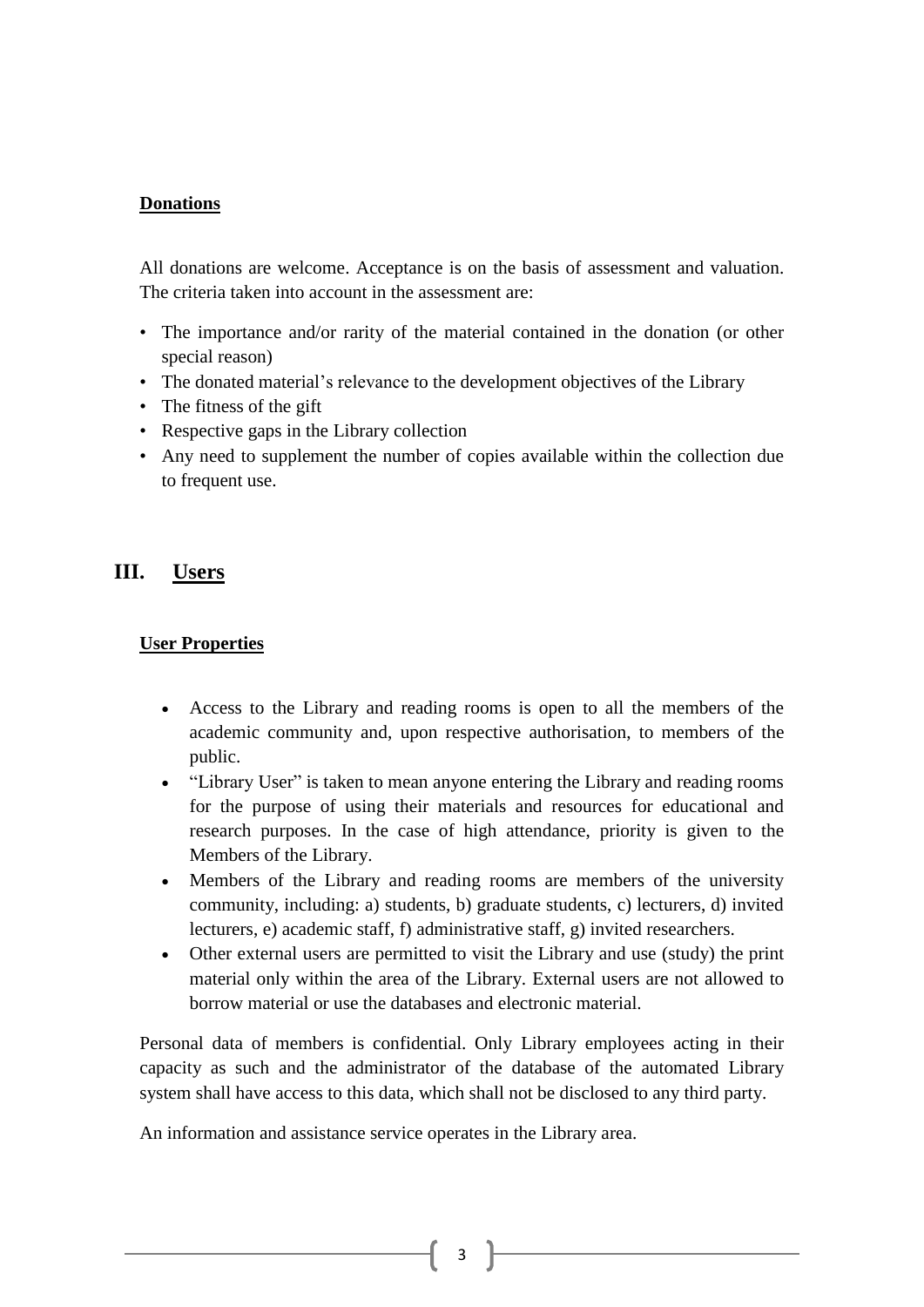### Users Obligations

- Users are required to abide by the rules of these regulations, comply with the recommendations of staff and respect other users of the areas of the Library and reading rooms.
- Users must use with respect all books, documents and any other material they use inside or outside the Library space. They must not write on or damage materials belonging to the Library.
- Users are fully responsible and accountable for the loss or destruction, in whole or in part, of any document or equipment, or for damage or wear of materials beyond that resulting from their normal use; users are required to compensate the value of any such loss, damage or wear. The amount of compensation is determined by decision of the competent services of the Library subject to the approval of the relevant supervisory authority.
- Smoking and the consumption of food or drink is prohibited on the premises of the Library and reading rooms. The use of mobile phones and any other device the use of which, at the discretion of staff, involves annoyance to other users is also prohibited.
- Members of staff have the right, at their own discretion, to prohibit objects which can cause damage to the material or which may give cause for suspicion of intended theft.
- Animals (other than guide dogs) are not allowed into the Library.
- Users must not put the books or journals they have used back on the shelves, but should leave them on the desk designated for this purpose.

# **IV. Borrowing**

## Library card

Members of the Library are provided with a personal Library card. The card is unique and issued by the University, free of charge for the members of the academic community.

The card must be presented before any material may be loaned.

The right to loan materials and to other services accessed with the Library card are strictly personal and not transferable to other people. If an infringement is detected, the officer of the Library may suspend the rights of that member.

4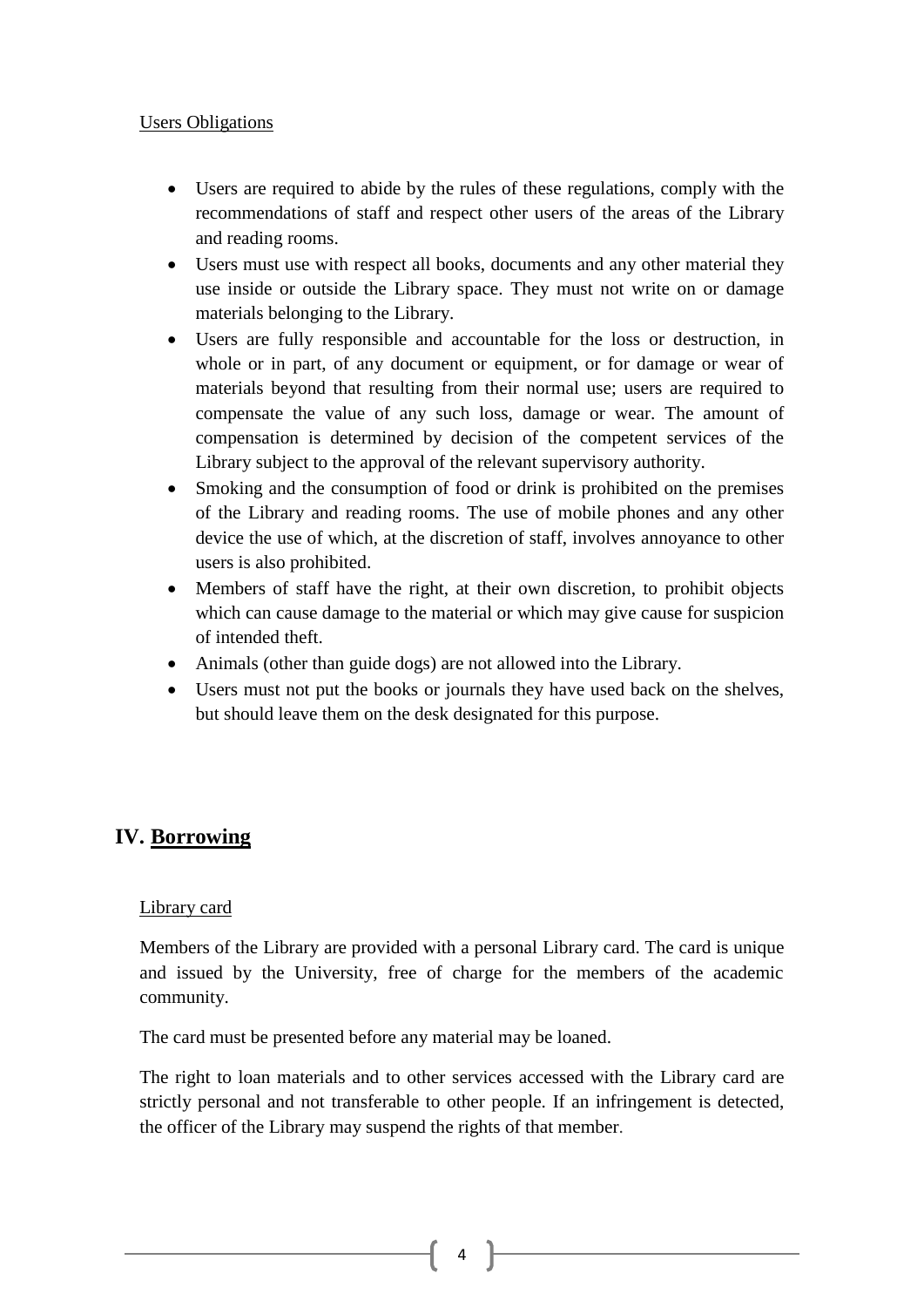In taking receipt of his/her card, the member of the Library is deemed automatically to have declared knowledge and acceptance of the rules governing the use of the Library services.

Members have the responsibility to inform the Library of any change in their address, email address or home/work phone, whether such change is temporary or permanent.

When a person ceases to be a member of the International University community, the card is terminated and the person is deleted from the automated system. Students who have completed their studies belong to the Alumni category and their lending rights change.

Before graduation, students are required to submit to the Secretary of their respective School a written certificate stating that they have no outstanding obligation to the Library (borrowed material, fines, etc.).

### **Terms of loans and renewals**

### **Borrowing material**

All Library members have the right to borrow material.

# **The conditions under which a user may borrow material depends on the user category:**

| <b>EMBA Students</b>                              | up to 5 books for 35 days          |
|---------------------------------------------------|------------------------------------|
| Full-time and part-time Master<br><b>Students</b> | up to 5 books for 5 or 15 days     |
| Academic Staff                                    | up to 5 books for 5, 15 or 35 days |
| <b>Administration Staff</b>                       | up to 3 books for 5 or 15 days     |
| Alumni                                            | up to 2 books for 5 or 15 days     |

### **The following signs on the book spine indicate:**

 $\overline{O}$  = 5 days loan  $\overline{O}$  = not for loan  $\overline{O}$  = reference material, not for loan

The material is inspected when borrowed and returned. In the case of damage or unjustified wear, a fine will be charged accordingly by the Library.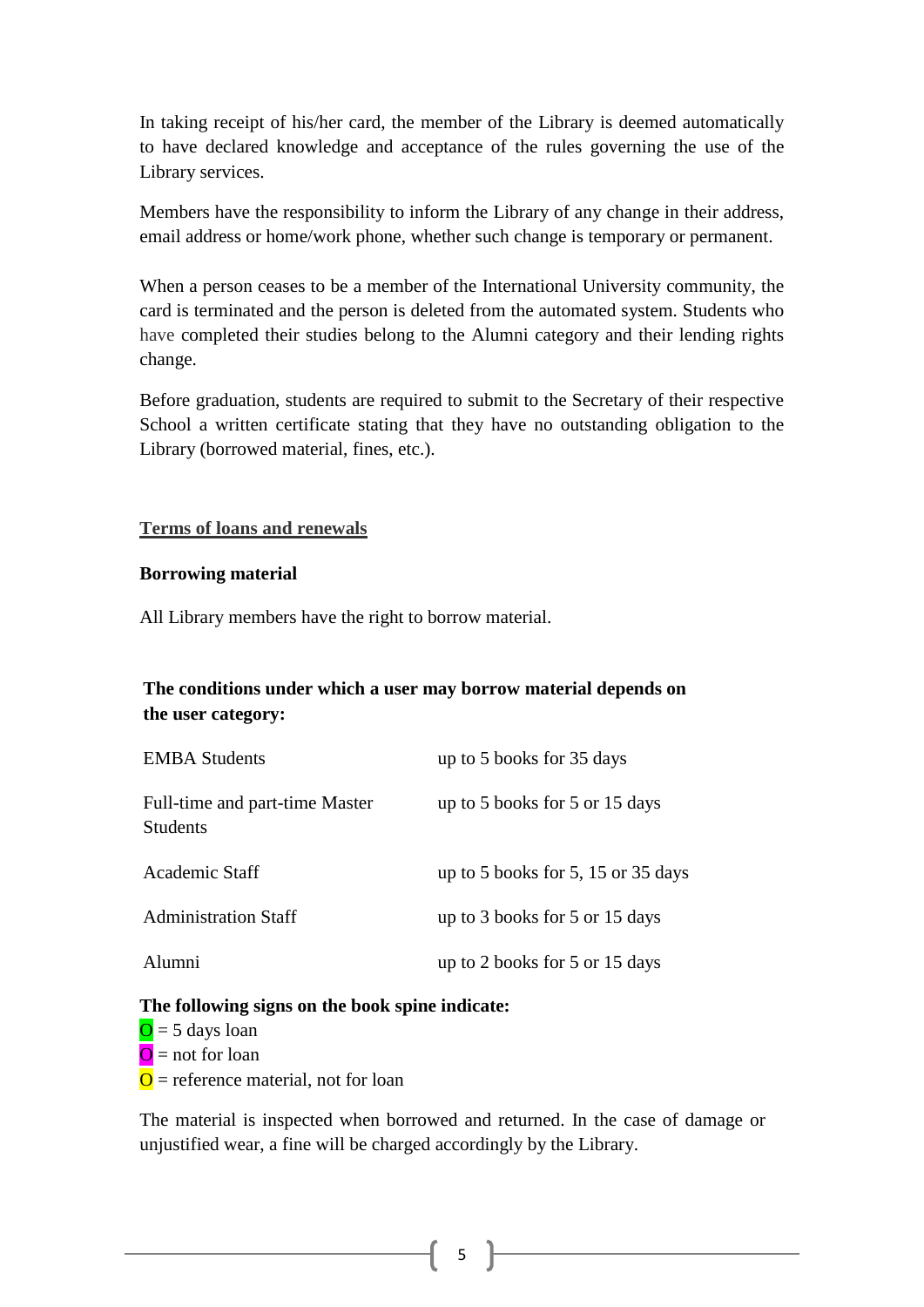The loan period may be extended by users by contacting the Library staff.

Users can apply to reserve a book already out on loan. With the return of the book the interested user is notified by telephone or by email. The user who has the material on loan is required to return it within the time limits set by the automated Library programme and may not extend that period.

# **V. Electronic information services**

- The electronic resources are available locally on the University campus (Library area, PC Labs) or remotely via VPN instalment and the use of codes and passwords.
- The Library staff can change the codes and passwords during the academic year in order to ensure the security of the codes. Users are always informed of such changes.
- All users are obliged to sign the copyright agreement confirming that they will use databases for their own private purposes and that the codes and passwords will not be disclosed to any third party. In addition, users must affirm that the data they collect will be used only for academic purposes.
- The Library website [\(http://www.lib.ihu.edu.gr/\)](http://www.lib.ihu.edu.gr/) provides information on all the services offered by the Library, such as electronic resources and a brief analysis of the same, bibliographic databases, electronic journals. Information about how to contact staff, hours of operation and a form by which to submit quick questions (Ask a librarian) are also available.
- The IHU Library provides users with an interlibrary loan service allowing them to access material in other libraries, as defined by the decision of the supervisory authority. The material becomes subject to Interlibrary Loan provisions of this Regulation and to any other regulations imposed by the lending Library. The due date and overdue fees of the material borrowed are set by the lending Library.

# **VI. Photocopying and digital reproduction**

- All Library users shall use the Library photocopy machine to cover only their needs as arising in the context of their studies.
- If any item is not in good condition or there is a danger of suffering damage, it shall not be photocopied.

6